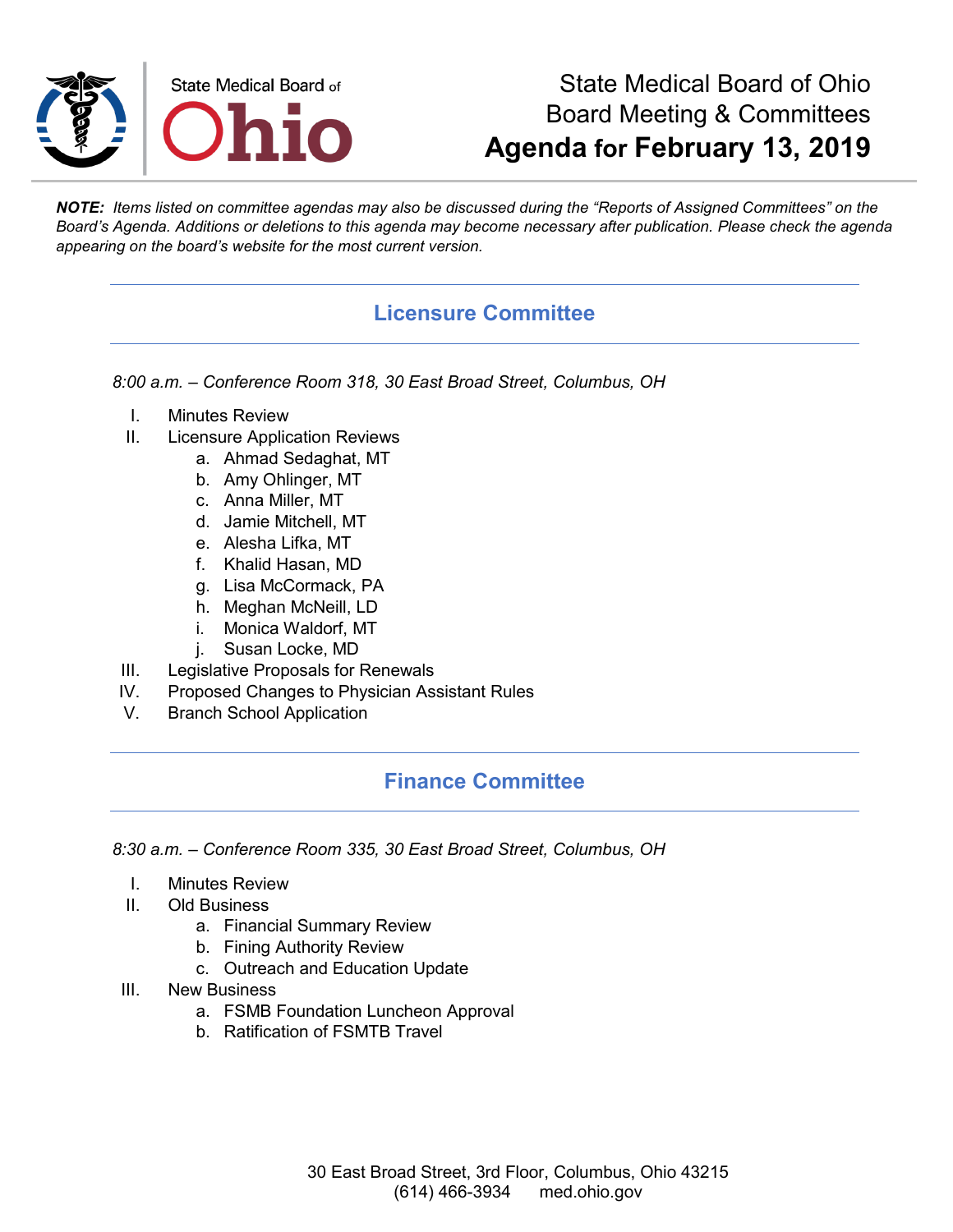

### **Policy Committee**

*9:15 a.m. – Conference Room 336, 30 East Broad Street, Columbus, OH*

- I. Minutes Review
- II. Legislative Update
- III. Items for Fiscal Years 2020-2021 Budget
- IV. Rule Review Update
- V. Rules for Initial Circulation
	- a. 4731-7-01, Notice of Meetings and 4731-9-01, Record of Board Meetings
	- b. 4731-4-01 and 4731-4-02, Criminal Background Checks

## **Compliance Committee**

*Approximately 2:00 p.m. – 3rd Floor Hearing Room, 30 East Broad Street, Columbus, OH*

- I. Initial Probationary Appearances
	- a. Tina Davis, MT (Paris, OH)
	- b. Erin B. Engel, DPM (Tipp City, OH)
- II. Approval of Reports of Conferences
- III. Board-Approved Treatment Provider Applications
- IV. Minutes Review

#### **Medical Marijuana Expert Review Committee**

*2:30 p.m. – Conference Room 336, 30 East Broad Street, Columbus, OH*

- I. Minutes Review
- II. Review of Expert Applications & Petitions for New Conditions to be Treated with Medical Marijuana
	- a. Rejection of Petitions- Category 3
	- b. Review of Conditions- Category 4
		- i. Opioid Use Disorder
		- ii. Depression
		- iii. Insomnia
		- iv. General/Chronic Anxiety Disorder
		- v. Autism Spectrum Disorder
- III. Review of Experts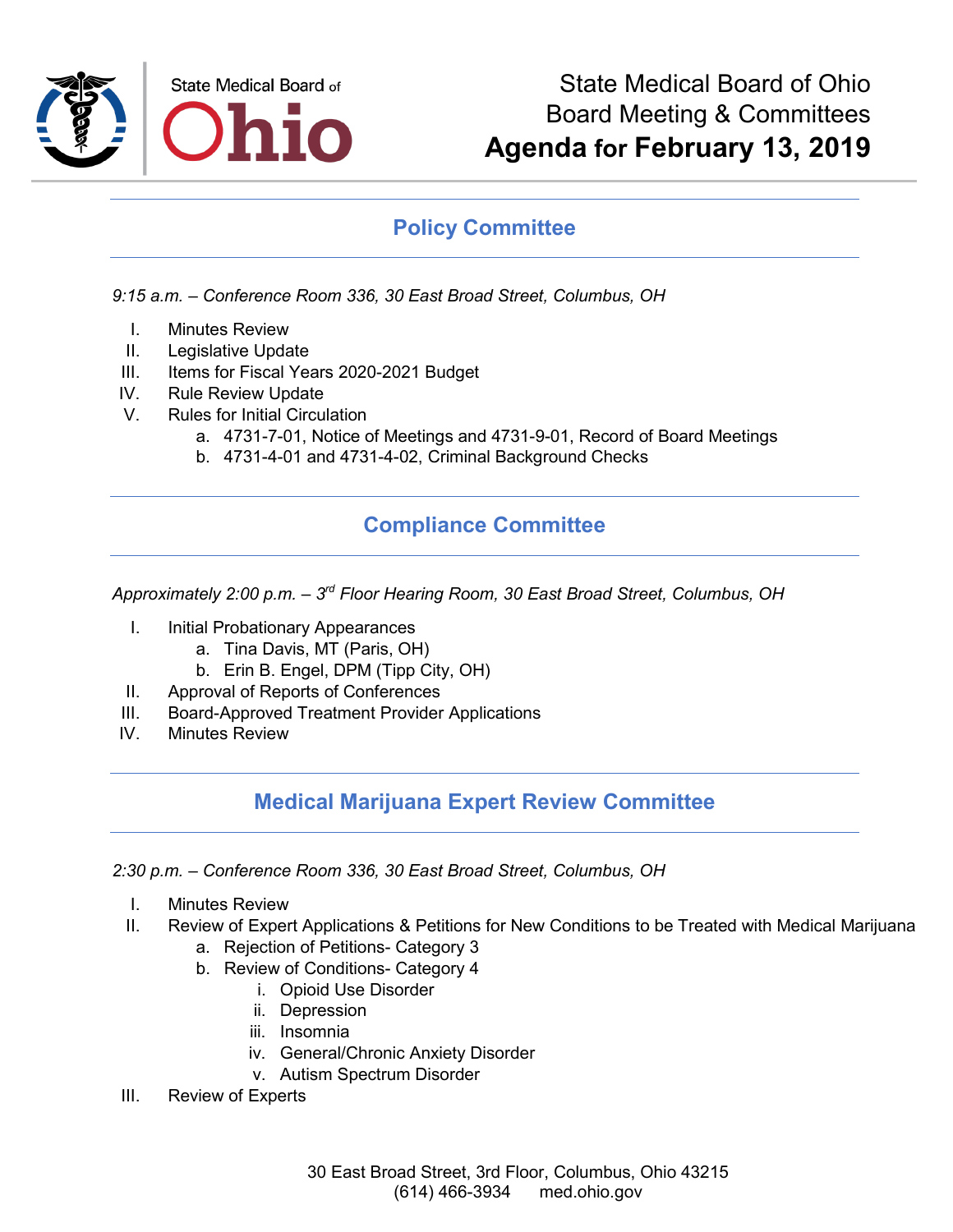

# State Medical Board of Ohio Board Meeting & Committees **Agenda for February 13, 2019**

*NOTE: Additions to this agenda may become necessary. Please check the agenda appearing on the Board's website for the most current version. Agenda items may be discussed out of order, at the discretion of the Board President.*

# **Board Meeting**

*10:00 a.m., 3rd Floor Hearing Room, 30 East Broad Street, Columbus, OH*

- I. ROLL CALL
- II. MINUTES REVIEW
	- a. January 9, 2019 Board Meeting Minutes

#### III. APPLICANTS FOR LICENSURE

- a. Physicians
- b. Allied Professionals
- c. Certificate to Recommend Medical Marijuana
- IV. REPORTS AND RECOMMENDATIONS
	- a. Ronald B. Casselberry, MD (Lyndhurst, OH)
	- b. Nicholas Garritano, DO (Canfield, OH)
	- c. Melvin Orlando Hollis, LMT (Cincinnati, OH)
	- d. Susan Donna Lawrence, DO (Athens, OH)
	- e. Steven Scott McNutt, MD (Shelby, OH)
	- f. Jose Vargas, MD (North Syracuse, NY)
- V. PROPOSED FINDINGS AND PROPOSED ORDERS
	- a. Chukwuma P. Anyadike, MD (Hayes, VA)
	- b. Felix Brizuela, Jr., DO (Harrison City, PA)
	- c. Thomas L. Craig, III, MD (Cleveland Heights, OH)
	- d. Mory Summer, MD (Clayton, OH)
	- e. Johnny Ray Trotter, II, MD (Bloomfield Heights, MI)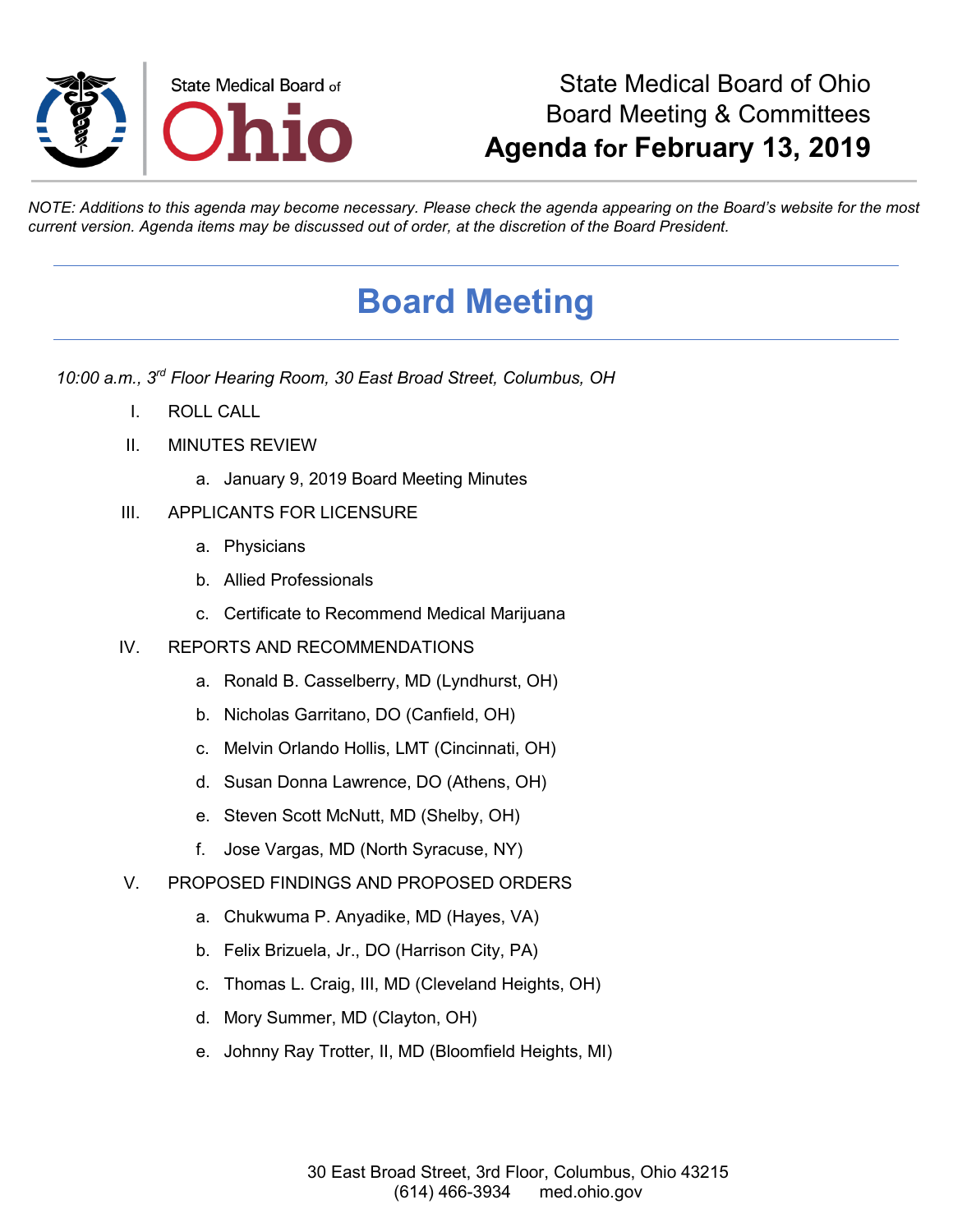

- VI. FINDINGS, ORDERS, AND JOURNAL ENTRIES
	- a. Olivia Kalu, MD
	- b. Scott Edward Malachin, MT
- VII. EXECUTIVE SESSION I
- VIII. EXECUTIVE SESSION II
- IX. SETTLEMENT AGREEMENTS
	- a. JP, LMT
	- b. DIB, MD
	- c. MSS, MD
	- d. WMC, MD
	- e. DAC, MD
	- f. EVB, MD
	- g. MK, MD
	- h. DDK, MD
	- X. NOTICES OF OPPORTUNITY FOR HEARING, ORDERS OF SUMMARY SUSPENSION, ORDERS OF IMMEDIATE SUSPENSION, AND ORDERS OF AUTOMATIC SUSPENSION
		- a. Citation #1
		- b. Citation #2
		- c. Citation #3
- XI. RULES & POLICIES
	- a. Proposed Revisions to Medication-Assisted Treatment Rules
	- b. Adoption of Proposed Revisions to Respiratory Care Rules
- XII. OPERATIONS REPORT
- XIII. RESPIRATORY CARE ADVISORY COUNCIL REPORT
- XIV. PHYSICIAN ASSISTANT POLICY COMMITTEE REPORT
	- a. PAPC Recommendations for Physician Assistant Formulary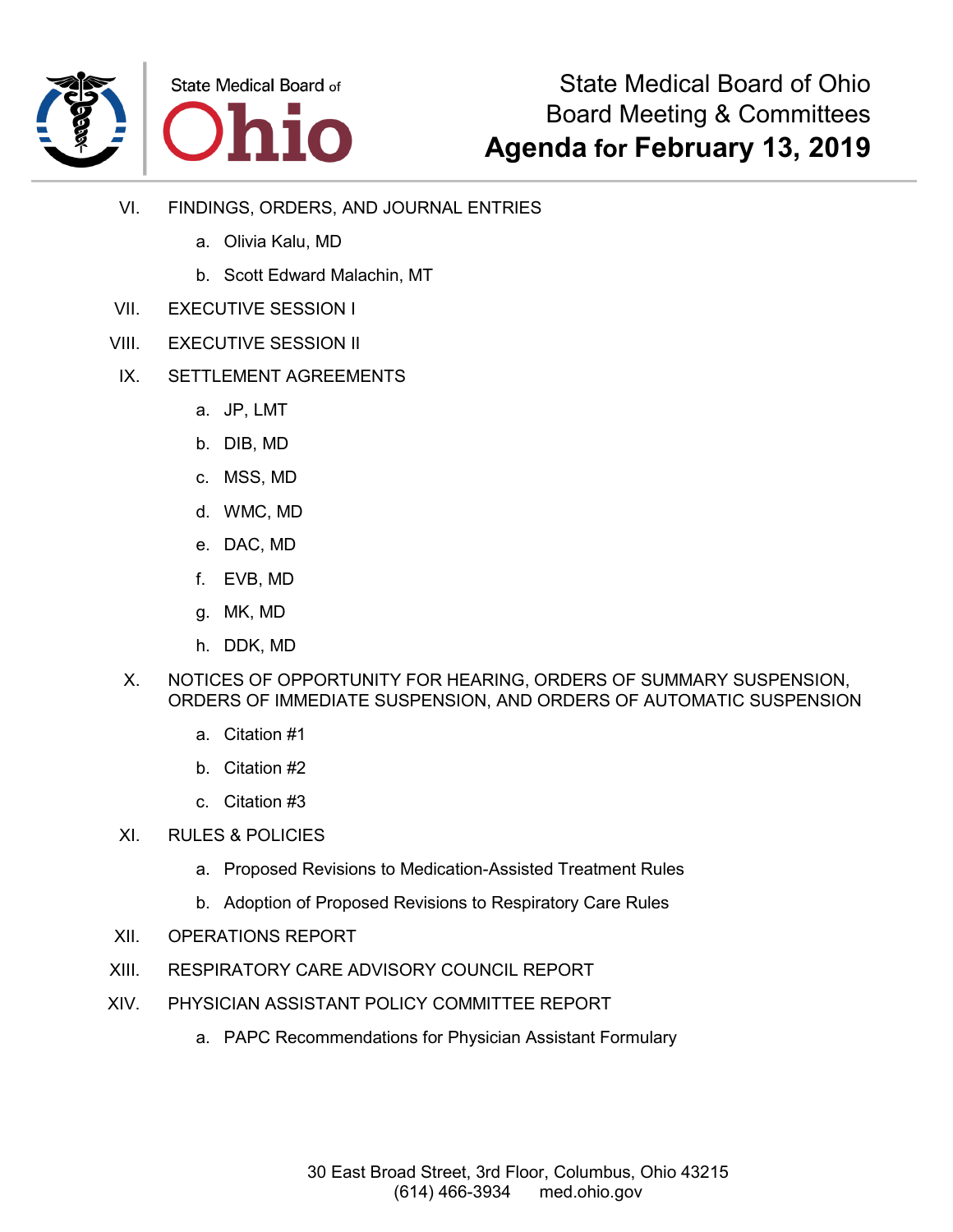

- XV. REPORTS BY ASSIGNED COMMITTEES
	- a. Finance Committee Report
		- i. Financial Review
		- ii. Outreach & Education Update
		- iii. FSMB & FSMTB Travel
	- b. Policy Committee Report
		- i. Legislative Update
		- ii. FY20-21 Budget
		- iii. Rule Review Update
	- c. Licensure Committee Report
		- i. Licensure Application Reviews
			- a) Ahmad Sedaghat, MT
			- b) Amy Ohlinger, MT
			- c) Anna Miller, MT
			- d) Jamie Mitchell, MT
			- e) Alesha Lifka, MT
			- f) Khalid Hasan, MD
			- g) Lisa McCormack, PA
			- h) Meghan McNeill, LD
			- i) Monica Waldorf, MT
			- j) Susan Locke, MD
		- ii. Legislative Proposals for Renewals
		- iii. Proposed Changes to Physician Assistant Rules
	- d. Compliance Committee Report